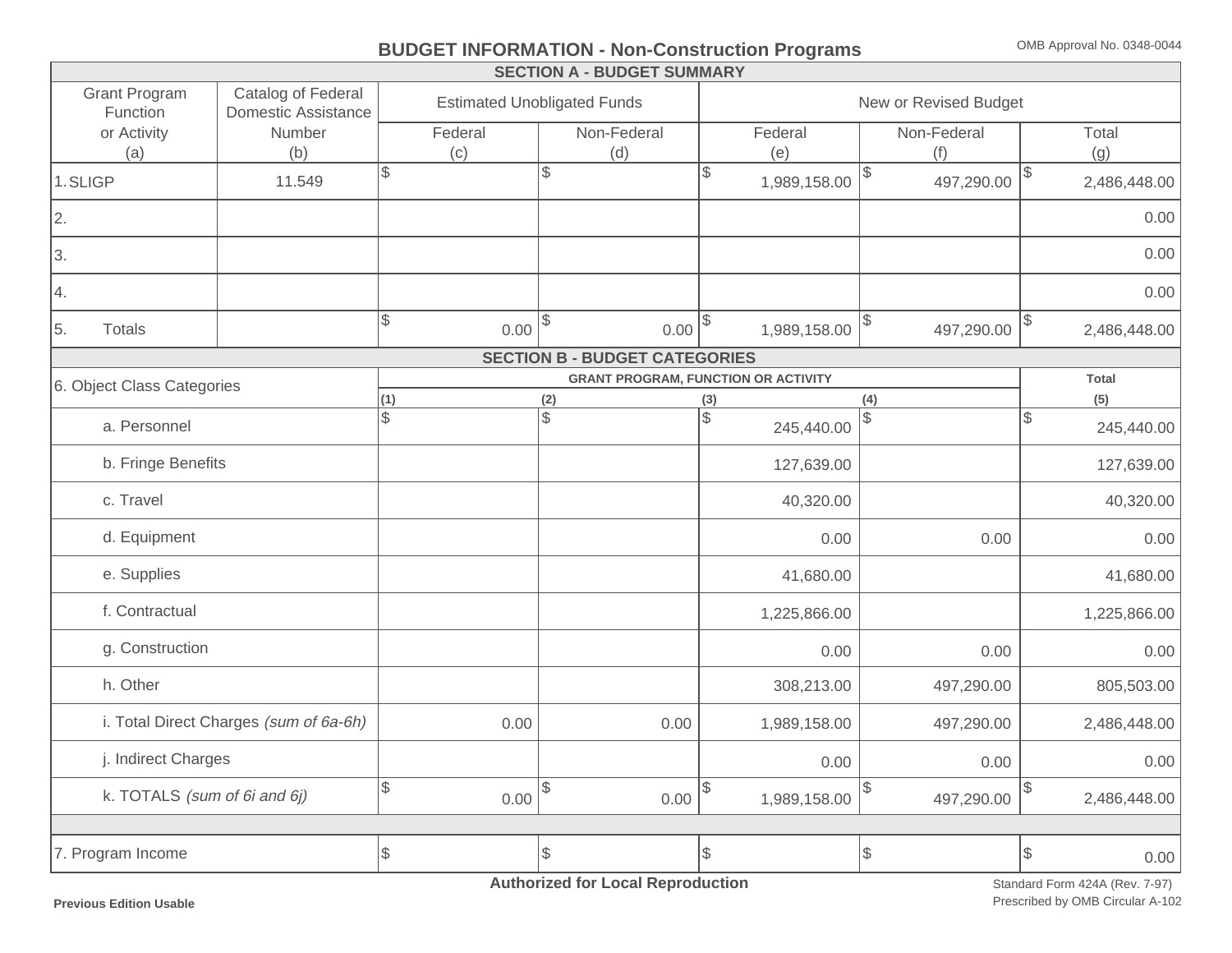|                                             |                                                                                 | <b>SECTION C - NON-FEDERAL RESOURCES</b>      |               |           |             |                   |               |             |  |  |
|---------------------------------------------|---------------------------------------------------------------------------------|-----------------------------------------------|---------------|-----------|-------------|-------------------|---------------|-------------|--|--|
| (a) Grant Program                           |                                                                                 | (b) Applicant                                 |               |           | (c) State   | (d) Other Sources |               | (e) TOTALS  |  |  |
| 8. SLIGP                                    |                                                                                 | $\mathcal{L}$                                 | 497,290.00 \$ |           |             | $\$\$             | $\mathcal{L}$ | 497,290.00  |  |  |
| 9.                                          |                                                                                 |                                               |               |           |             |                   | 0.00          |             |  |  |
| 10.                                         |                                                                                 |                                               |               |           |             |                   | 0.00          |             |  |  |
| 11.                                         |                                                                                 |                                               |               |           |             |                   |               | 0.00        |  |  |
| 12. TOTAL (sum of lines 8-11)               |                                                                                 | $\, \, \raisebox{12pt}{$\scriptstyle \circ$}$ | 497,290.00 \$ |           | $0.00$ \$   | $0.00$   \$       |               | 497,290.00  |  |  |
|                                             |                                                                                 | <b>SECTION D - FORECASTED CASH NEEDS</b>      |               |           |             |                   |               |             |  |  |
|                                             | <b>Total for 1st Year</b>                                                       | 1st Quarter                                   |               |           | 2nd Quarter | 3rd Quarter       |               | 4th Quarter |  |  |
| 13. Federal                                 | $0.00$ \$<br>$\sqrt{3}$                                                         |                                               |               | \$        |             | \$                | \$            |             |  |  |
| 14. Non-Federal                             | 0.00                                                                            |                                               |               |           |             |                   |               |             |  |  |
| 15. TOTAL (sum of lines 13 and 14)          | $0.00$ \$<br>$\mathcal{S}$                                                      |                                               | $0.00$ \\$    |           | $0.00$ \$   | $0.00$ \$         |               | 0.00        |  |  |
|                                             | SECTION E - BUDGET ESTIMATES OF FEDERAL FUNDS NEEDED FOR BALANCE OF THE PROJECT |                                               |               |           |             |                   |               |             |  |  |
| (a) Grant Program                           |                                                                                 | <b>FUTURE FUNDING PERIODS (Years)</b>         |               |           |             |                   |               |             |  |  |
|                                             |                                                                                 | (b) First                                     |               |           | (c) Second  | (d) Third         |               | (e) Fourth  |  |  |
| 16.SLIGP                                    |                                                                                 | $\mathcal{L}$                                 |               | \$        |             | \$                | \$            |             |  |  |
| 17.                                         |                                                                                 |                                               |               |           |             |                   |               |             |  |  |
| 18.                                         |                                                                                 |                                               |               |           |             |                   |               |             |  |  |
| 19.                                         |                                                                                 |                                               |               |           |             |                   |               |             |  |  |
| 20. TOTAL (sum of lines 16-19)              | \$                                                                              | $0.00$ \$                                     |               | $0.00$ \$ | 0.00        | $\sqrt{ }$        | 0.00          |             |  |  |
| <b>SECTION F - OTHER BUDGET INFORMATION</b> |                                                                                 |                                               |               |           |             |                   |               |             |  |  |
| 21. Direct Charges:                         | 22. Indirect Charges:                                                           |                                               |               |           |             |                   |               |             |  |  |
| 23. Remarks:                                |                                                                                 |                                               |               |           |             |                   |               |             |  |  |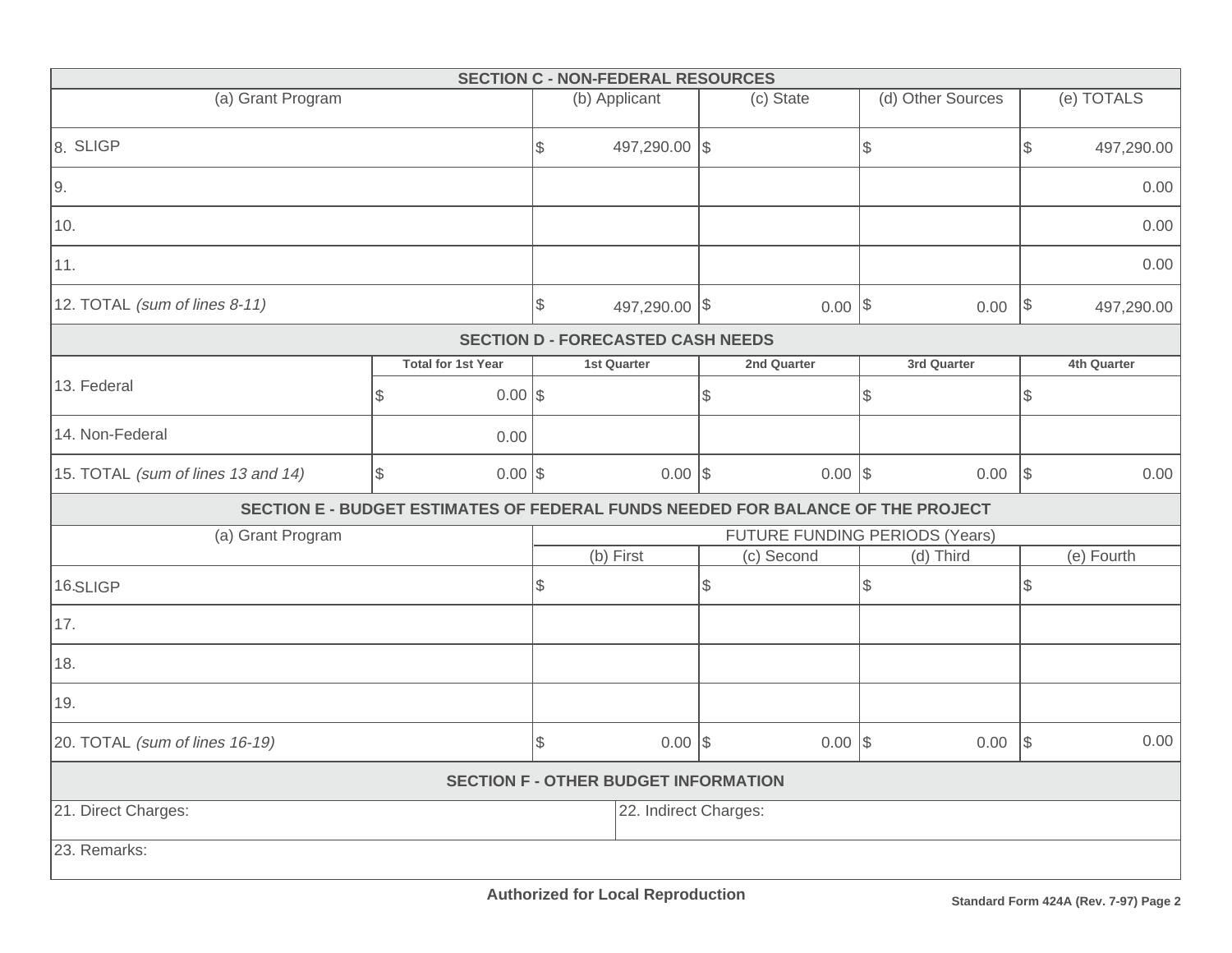|                                                          |                 | Original (Phase 2)                    |                       |                       |                     |              |                                      |              | <b>Proposed new budget</b>    |                 |             |                |
|----------------------------------------------------------|-----------------|---------------------------------------|-----------------------|-----------------------|---------------------|--------------|--------------------------------------|--------------|-------------------------------|-----------------|-------------|----------------|
| Category                                                 |                 | <b>Detailed Description of Budget</b> |                       | <b>Funding Source</b> |                     |              | Actual Expenditures as of 06/21/2017 |              | <b>Updated Budget (Total)</b> | Variance        |             |                |
| a. Personnel                                             | <b>Quantity</b> | <b>Unit Cost</b>                      | <b>Total Cost</b>     |                       | Federal Non-Federal | Federal      | Non-Federal                          | Federal      | Non-Federal                   | Federal         | Non-Federal |                |
| Statewide Interoperability Program Manager               |                 |                                       |                       |                       |                     |              |                                      |              |                               |                 |             |                |
| The SWIPM will spend 50% of the time on                  |                 |                                       |                       |                       |                     |              |                                      |              |                               |                 |             |                |
| SLIGP grant activities for 55 months total also          |                 |                                       |                       |                       |                     |              |                                      |              |                               |                 |             |                |
|                                                          |                 |                                       |                       |                       |                     |              |                                      |              |                               |                 |             |                |
| includes funds already expended. The SWIC's              |                 |                                       |                       |                       |                     |              |                                      |              |                               |                 |             |                |
| annual salary is \$80,000.                               |                 |                                       |                       |                       |                     |              |                                      |              |                               |                 |             |                |
| $\frac{1580,000 \times 50\%}{2000}$ = \$40,000           | 55 months       | \$3,333.33                            | \$180,000             | \$180,000             |                     | \$122,512.90 |                                      | \$170,180.00 |                               | $-59,820.00$    |             |                |
| <b>Grants Administrator</b>                              |                 |                                       |                       |                       |                     |              |                                      |              |                               |                 |             |                |
| One grant administrator will spend 30% of                |                 |                                       |                       |                       |                     |              |                                      |              |                               |                 |             |                |
| her time on the project for 55 months. The               |                 |                                       |                       |                       |                     |              |                                      |              |                               |                 |             |                |
| Grant Administrator's annual salary is                   |                 |                                       |                       |                       |                     |              |                                      |              |                               |                 |             |                |
| \$50,000. \$50,000 x 30% \$15,000.                       | 54 months       | \$1,250.00                            | \$67,500              | \$67,500              |                     | \$52,600.00  |                                      | \$75,260.00  |                               | \$7,760.00      |             |                |
| <b>Finance/Budget Specialist</b>                         |                 |                                       |                       |                       |                     |              |                                      |              |                               |                 |             |                |
| The Budget Specialist will spend 30% of the              |                 |                                       |                       |                       |                     |              |                                      |              |                               |                 |             |                |
| time on SLIGP grant activities for 55 months.            |                 |                                       |                       |                       |                     |              |                                      |              |                               |                 |             |                |
| The annual salary is \$50,000.                           |                 |                                       |                       |                       |                     |              |                                      |              |                               |                 |             |                |
| $\frac{1550,000 \times 30\%}{2000}$ = \$15,000           | 54 months       | \$1,250.00                            | \$67,500              | \$67,500              |                     | \$0.00       |                                      |              | \$0.00                        | $-$67,500.00$   |             |                |
| Financial/Procurement Specialist will spend              |                 |                                       |                       |                       |                     |              |                                      |              |                               |                 |             |                |
| 25% of their time on the project for 55                  |                 |                                       |                       |                       |                     |              |                                      |              |                               |                 |             |                |
|                                                          |                 |                                       |                       |                       |                     |              |                                      |              |                               |                 |             |                |
| months. The Specialist's annual salary is                |                 |                                       |                       |                       |                     |              |                                      |              |                               |                 |             |                |
| $\frac{1550,000}{1550,000}$ X 25% = \$12,500.            | 54 months       | \$1,041.67                            | \$56,250              | \$56,250              |                     | \$0.00       |                                      |              | \$0.00                        | $-$56,250.00$   |             |                |
| <b>Total Personnel</b>                                   |                 |                                       | \$371,250             | \$371,250             | $\overline{\ }$ \$0 | \$175,112.90 | \$0.00                               | \$245,440.00 | \$0.00                        | $-$125,810.00$  | \$0.00      | $-$125,810.00$ |
|                                                          |                 |                                       |                       |                       |                     |              |                                      |              |                               | $-$125,810.00$  |             |                |
| b. Fringe Benefits                                       | <b>Quantity</b> | <b>Unit Cost</b>                      | <b>Total Cost</b>     | Federal               | Non-Federal         |              |                                      |              |                               |                 |             |                |
|                                                          |                 |                                       |                       |                       |                     |              |                                      |              |                               |                 |             |                |
| Statewide Interoperability Program Manager               |                 |                                       |                       |                       |                     |              |                                      |              |                               |                 |             |                |
| Fringe is calculated for the portion of time             |                 |                                       |                       |                       |                     |              |                                      |              |                               |                 |             |                |
| spent on SLIGP activities (50%)                          | 54 months       | \$1,144.11                            | \$61,782              | \$61,782              |                     | \$30,367.11  |                                      | \$75,438.00  |                               | \$13,656.00     |             |                |
| <b>Finance/Budget Specialist</b>                         |                 |                                       |                       |                       |                     |              |                                      |              |                               |                 |             |                |
| The Budget Specialist will spend 30% of the              |                 |                                       |                       |                       |                     |              |                                      |              |                               |                 |             |                |
| time on SLIGP grant activities.                          | 54 months       | \$792.04                              | \$42,770              | \$42,770              |                     | \$19,008.89  |                                      | \$52,201.00  |                               | \$9,431.00      |             |                |
| <b>Grant Administrator</b>                               |                 |                                       |                       |                       |                     |              |                                      |              |                               |                 |             |                |
| Fringe is calculated for the portion of time             |                 |                                       |                       |                       |                     |              |                                      |              |                               |                 |             |                |
| spent on SLIGP activities (30%)                          | 54 months       | \$792.04                              | \$42,770              | \$42,770              |                     | \$0.00       |                                      |              |                               | $-$42,770.00$   |             |                |
| <b>Financial/Procurement Specialist</b>                  |                 |                                       |                       |                       |                     |              |                                      |              |                               |                 |             |                |
| Fringe is calculated or the portion of time              |                 |                                       |                       |                       |                     |              |                                      |              |                               |                 |             |                |
| spent on SLIGP activities (25%)                          | 54 months       | \$756.81                              |                       | \$40,868              |                     | \$0.00       |                                      |              |                               | $-540,868.00$   |             |                |
| <b>Total Fringe Benefits</b>                             |                 |                                       | \$40,868<br>\$188,190 | \$188,190             | \$0                 | \$49,376.00  | \$0.00                               | \$127,639.00 | \$0.00                        | $-$ \$60,551.00 | \$0.00      | $-$60,551.00$  |
| c. Travel                                                | <b>Quantity</b> | <b>Unit Cost</b>                      | <b>Total Cost</b>     | Federal               | Non-Federal         |              |                                      |              |                               |                 |             |                |
|                                                          |                 |                                       |                       |                       |                     |              |                                      |              |                               |                 |             |                |
| Mileage for Working Group Meetings:                      |                 |                                       |                       |                       |                     |              |                                      |              |                               |                 |             |                |
| Avg of 7 individuals traveling at a minimum of           |                 |                                       |                       |                       |                     |              |                                      |              |                               |                 |             |                |
| 1 day per month at an average cost per day               |                 |                                       |                       |                       |                     |              |                                      |              |                               |                 |             |                |
| of \$130/day. Cost per mile (based on the                |                 |                                       |                       |                       |                     |              |                                      |              |                               |                 |             |                |
| approved mileage rate federal/state @ \$.575             |                 |                                       |                       |                       |                     |              |                                      |              |                               |                 |             |                |
| with no per-deim). (\$910 X 54                           |                 |                                       |                       |                       |                     |              |                                      |              |                               |                 |             |                |
|                                                          |                 |                                       |                       |                       |                     |              |                                      |              |                               |                 |             |                |
| months=\$49,140).                                        |                 |                                       |                       |                       |                     |              |                                      |              |                               |                 |             |                |
| Avg of 3 trips per year requiring overnight              |                 |                                       |                       |                       |                     |              |                                      |              |                               |                 |             |                |
| stay Lodging/Per-diem/Train/Air travel:                  |                 |                                       |                       |                       |                     |              |                                      |              |                               |                 |             |                |
| $\frac{1}{2}$ (hotel for 2 nights) + \$205 (per diem for |                 |                                       |                       |                       |                     |              |                                      |              |                               |                 |             |                |
| $3$ days) + \$982.04 (transportation and                 |                 |                                       |                       |                       |                     |              |                                      |              |                               |                 |             |                |
| $\vert$ parking) per trip = \$1,437.04                   |                 |                                       |                       |                       |                     |              |                                      |              |                               |                 |             |                |
| $\frac{1}{2}$ 1,437.04/trip x 3 trips/year = \$4,311.11  |                 |                                       |                       |                       |                     |              |                                      |              |                               |                 |             |                |
| $\frac{1}{2}$ \$4,311.11 x 4.5 yrs = \$19,400            |                 |                                       |                       |                       |                     |              |                                      |              |                               |                 |             |                |
|                                                          |                 |                                       |                       |                       |                     |              |                                      |              |                               |                 |             |                |
| $\frac{1}{2}49,140 + 19,400 = $68,540$                   | 54 months       | \$1,269                               | \$68,540              | \$68,540              |                     | \$0.00       |                                      |              | \$0.00                        | $-$68,540.00$   |             | (68, 540.00)   |
| Travel for Regional and National Meetings                |                 |                                       |                       |                       |                     |              |                                      |              |                               |                 |             |                |
|                                                          |                 |                                       |                       |                       |                     |              |                                      |              |                               |                 |             |                |
| with FirstNet travel costs were calculated               |                 |                                       |                       |                       |                     |              |                                      |              |                               |                 |             |                |
| using historical costs for invitational travel for       |                 |                                       |                       |                       |                     |              |                                      |              |                               |                 |             |                |
| the SIEC: (89/day lodging $+41$ /day M&IE+               |                 |                                       |                       |                       |                     |              |                                      |              |                               |                 |             |                |
| 150 mileage=\$280 per trip)*8 ppl=                       |                 |                                       |                       |                       |                     |              |                                      |              |                               |                 |             |                |
| $\frac{1}{2}$ 2,240/mtg x 20 mtgs/year = \$8,960 X4.5    |                 |                                       |                       |                       |                     |              |                                      |              |                               |                 |             |                |
| years (54 months) = $$40,320$ . Not all                  |                 |                                       |                       |                       |                     |              |                                      |              |                               |                 |             |                |
| attendees will require invitational travel.              | 54 months       | \$747                                 | \$40,320              | \$40,320              |                     | \$20,706.92  |                                      | \$40,320.00  |                               |                 |             |                |

# SLIGP Detailed Budget Commonwealth of Virginia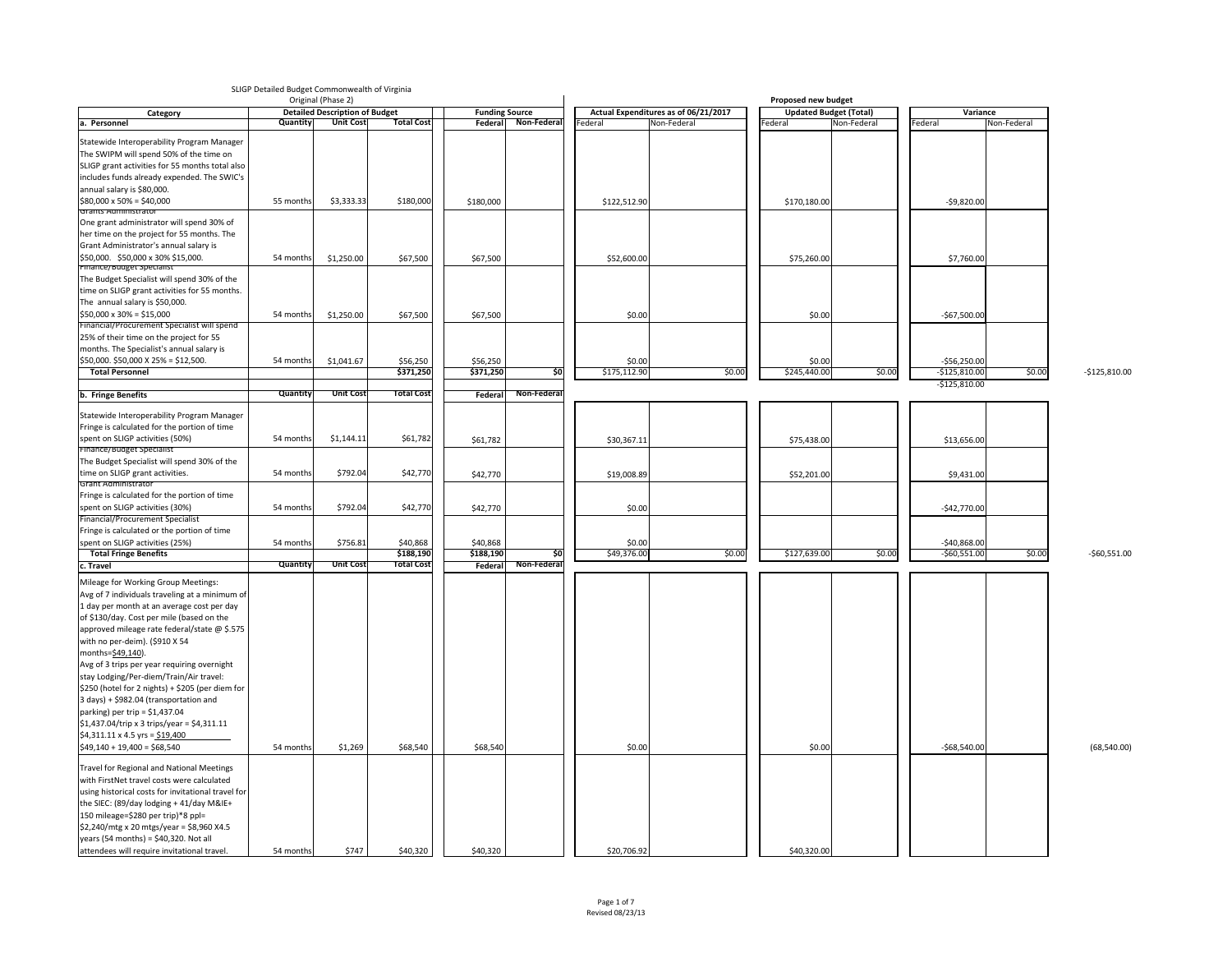# SLIGP Detailed Budget Commonwealth of Virginia

| Actual Expenditures as of 06/21/2017<br><b>Detailed Description of Budget</b><br><b>Updated Budget (Total)</b><br><b>Funding Source</b><br>\$0<br>\$0.00<br>\$0.00<br>\$108,860<br>\$20,706.92<br>\$0.00<br>\$40,320.00<br>$-$ \$68,540.00<br><b>Total Travel</b><br>\$108,860<br>d. Equipment<br><b>Unit Cost</b><br><b>Total Cost</b><br>Non-Federal<br>Quantity<br>Federal<br>N/A<br>\$0<br>\$0<br>\$0<br> 50 <br>\$0<br>\$0.00<br>\$0.00<br>\$0.00<br>\$0.00<br>\$0.00<br>\$0.00<br><b>Total Equipment</b><br><b>SO</b><br>e. Supplies<br>Unit Cost<br><b>Total Cost</b><br><b>Non-Federal</b><br>Quantity<br>Federal<br>Laptops for Contractual personnel working on<br>the project. Includes wireless and<br>\$0.00<br>\$4,420<br>\$17,680<br>\$17,680<br>\$9,060.00<br>\$17,680.00<br>maintenance<br><b>Office Supplies</b><br>\$444.44<br>\$24,000<br>\$24,000<br>\$0.00<br>\$17,759.34<br>\$24,000.00<br>budgeted at \$444.44/month for 55 months<br>55 months<br>\$0<br>\$0.00<br>\$0.00<br>\$0.00<br>\$41,680<br>\$41,680<br>\$26,819.34<br>\$41,680.00<br><b>Total Supplies</b><br>Non-Federal<br>. Contractual<br><b>Unit Cost</b><br><b>Total Cost</b><br>Quantity<br>Federal<br>Regional Outreach and Education- in the form<br>of a fixed contract that will be bidded utilizing<br>the Commonwealth's purchasing guidelines<br>and policies. Using historical data and market<br>analysis of similar projects, their contracts,<br>and associated Scopes of Work, we<br>determined that this was an appropriate<br>budget to accomplish the deliverables set<br>forth in the grant guidance. This is over an<br>\$272,859<br>\$0.00<br>above the SOW of in the CIT subgrant.<br>\$5,052.94<br>\$272,859<br>\$422,589.00<br>\$149,730.00<br>54 months<br>To conduct an evaluation of the National<br>Public Safety Broadband Network (NPSBN)<br>state plan developed by the First Responders<br>Network Authority (FirstNet) and AT&T for<br>the Commonwealth of Virginia, on behalf of<br>the Commonwealth of Virginia. The vendor<br>will review the proposed products, services,<br>network architecture, coverage, cost, and<br>capacity articulated within the state plan.<br>Findings, conclusions, and recommendations<br>will be consolidated within reports and briefs<br>to inform public safety and the Governor as<br>to the plan's proposed value proposition to<br>include feasibility, functionality, suitability,<br>and sustainability.<br>\$443,421.00<br>\$443,421.00<br>IO Program Assistant 224 hours/per month<br>for 54 months; average hourly rate is<br>\$1,851.11<br>\$99,960<br>\$99,960<br>\$359,856.00<br>\$259,896.00<br>\$132,308.00<br>\$29.7=359,856<br>54 months<br>Interop Conference. The SLIGP funding will<br>support the annual Virginia APCO/NENA<br>conference. The funds will be provided to<br>insert a track focusing on topics associated<br>with Public Safety Broadband. Funding will<br>be provided to Virginia APCO for conference<br>support. Total cost of conference is approx.<br>\$50,000 each year. APCO will charge VA a flat<br>fee for the broadband tract and will<br>represent time worked, meeting supplies and<br>\$0.00<br>\$0.00<br>\$150,000<br>\$150,000<br>$-$150,000.00$<br>$\overline{3}$<br>\$50,000.00<br>venue rental, etc.<br>\$71,866.30<br>\$0.00<br>\$0.00<br>\$0.00<br><b>Total Contractual</b><br>522,819<br>\$1,225,866.00<br>\$703,047.00<br>$522,819$ \$ |                 |          | Original (Phase 2) |                   |         |                    |  | <b>Proposed new budget</b> |          |  |
|-----------------------------------------------------------------------------------------------------------------------------------------------------------------------------------------------------------------------------------------------------------------------------------------------------------------------------------------------------------------------------------------------------------------------------------------------------------------------------------------------------------------------------------------------------------------------------------------------------------------------------------------------------------------------------------------------------------------------------------------------------------------------------------------------------------------------------------------------------------------------------------------------------------------------------------------------------------------------------------------------------------------------------------------------------------------------------------------------------------------------------------------------------------------------------------------------------------------------------------------------------------------------------------------------------------------------------------------------------------------------------------------------------------------------------------------------------------------------------------------------------------------------------------------------------------------------------------------------------------------------------------------------------------------------------------------------------------------------------------------------------------------------------------------------------------------------------------------------------------------------------------------------------------------------------------------------------------------------------------------------------------------------------------------------------------------------------------------------------------------------------------------------------------------------------------------------------------------------------------------------------------------------------------------------------------------------------------------------------------------------------------------------------------------------------------------------------------------------------------------------------------------------------------------------------------------------------------------------------------------------------------------------------------------------------------------------------------------------------------------------------------------------------------------------------------------------------------------------------------------------------------------------------------------------------------------------------------------------------------------------------------------------------------------------------------------------------------------------------------------------------------------------------------------------------------------------------------------------------------------------------------------------------------------------------------------------------------------------------------------------------------------------------------------------------------------------------------|-----------------|----------|--------------------|-------------------|---------|--------------------|--|----------------------------|----------|--|
|                                                                                                                                                                                                                                                                                                                                                                                                                                                                                                                                                                                                                                                                                                                                                                                                                                                                                                                                                                                                                                                                                                                                                                                                                                                                                                                                                                                                                                                                                                                                                                                                                                                                                                                                                                                                                                                                                                                                                                                                                                                                                                                                                                                                                                                                                                                                                                                                                                                                                                                                                                                                                                                                                                                                                                                                                                                                                                                                                                                                                                                                                                                                                                                                                                                                                                                                                                                                                                                           | Category        |          |                    |                   |         |                    |  |                            | Variance |  |
|                                                                                                                                                                                                                                                                                                                                                                                                                                                                                                                                                                                                                                                                                                                                                                                                                                                                                                                                                                                                                                                                                                                                                                                                                                                                                                                                                                                                                                                                                                                                                                                                                                                                                                                                                                                                                                                                                                                                                                                                                                                                                                                                                                                                                                                                                                                                                                                                                                                                                                                                                                                                                                                                                                                                                                                                                                                                                                                                                                                                                                                                                                                                                                                                                                                                                                                                                                                                                                                           |                 |          |                    |                   |         |                    |  |                            |          |  |
|                                                                                                                                                                                                                                                                                                                                                                                                                                                                                                                                                                                                                                                                                                                                                                                                                                                                                                                                                                                                                                                                                                                                                                                                                                                                                                                                                                                                                                                                                                                                                                                                                                                                                                                                                                                                                                                                                                                                                                                                                                                                                                                                                                                                                                                                                                                                                                                                                                                                                                                                                                                                                                                                                                                                                                                                                                                                                                                                                                                                                                                                                                                                                                                                                                                                                                                                                                                                                                                           |                 |          |                    |                   |         |                    |  |                            |          |  |
|                                                                                                                                                                                                                                                                                                                                                                                                                                                                                                                                                                                                                                                                                                                                                                                                                                                                                                                                                                                                                                                                                                                                                                                                                                                                                                                                                                                                                                                                                                                                                                                                                                                                                                                                                                                                                                                                                                                                                                                                                                                                                                                                                                                                                                                                                                                                                                                                                                                                                                                                                                                                                                                                                                                                                                                                                                                                                                                                                                                                                                                                                                                                                                                                                                                                                                                                                                                                                                                           |                 |          |                    |                   |         |                    |  |                            |          |  |
|                                                                                                                                                                                                                                                                                                                                                                                                                                                                                                                                                                                                                                                                                                                                                                                                                                                                                                                                                                                                                                                                                                                                                                                                                                                                                                                                                                                                                                                                                                                                                                                                                                                                                                                                                                                                                                                                                                                                                                                                                                                                                                                                                                                                                                                                                                                                                                                                                                                                                                                                                                                                                                                                                                                                                                                                                                                                                                                                                                                                                                                                                                                                                                                                                                                                                                                                                                                                                                                           |                 |          |                    |                   |         |                    |  |                            |          |  |
|                                                                                                                                                                                                                                                                                                                                                                                                                                                                                                                                                                                                                                                                                                                                                                                                                                                                                                                                                                                                                                                                                                                                                                                                                                                                                                                                                                                                                                                                                                                                                                                                                                                                                                                                                                                                                                                                                                                                                                                                                                                                                                                                                                                                                                                                                                                                                                                                                                                                                                                                                                                                                                                                                                                                                                                                                                                                                                                                                                                                                                                                                                                                                                                                                                                                                                                                                                                                                                                           |                 |          |                    |                   |         |                    |  |                            |          |  |
|                                                                                                                                                                                                                                                                                                                                                                                                                                                                                                                                                                                                                                                                                                                                                                                                                                                                                                                                                                                                                                                                                                                                                                                                                                                                                                                                                                                                                                                                                                                                                                                                                                                                                                                                                                                                                                                                                                                                                                                                                                                                                                                                                                                                                                                                                                                                                                                                                                                                                                                                                                                                                                                                                                                                                                                                                                                                                                                                                                                                                                                                                                                                                                                                                                                                                                                                                                                                                                                           |                 |          |                    |                   |         |                    |  |                            |          |  |
|                                                                                                                                                                                                                                                                                                                                                                                                                                                                                                                                                                                                                                                                                                                                                                                                                                                                                                                                                                                                                                                                                                                                                                                                                                                                                                                                                                                                                                                                                                                                                                                                                                                                                                                                                                                                                                                                                                                                                                                                                                                                                                                                                                                                                                                                                                                                                                                                                                                                                                                                                                                                                                                                                                                                                                                                                                                                                                                                                                                                                                                                                                                                                                                                                                                                                                                                                                                                                                                           |                 |          |                    |                   |         |                    |  |                            |          |  |
|                                                                                                                                                                                                                                                                                                                                                                                                                                                                                                                                                                                                                                                                                                                                                                                                                                                                                                                                                                                                                                                                                                                                                                                                                                                                                                                                                                                                                                                                                                                                                                                                                                                                                                                                                                                                                                                                                                                                                                                                                                                                                                                                                                                                                                                                                                                                                                                                                                                                                                                                                                                                                                                                                                                                                                                                                                                                                                                                                                                                                                                                                                                                                                                                                                                                                                                                                                                                                                                           |                 |          |                    |                   |         |                    |  |                            |          |  |
|                                                                                                                                                                                                                                                                                                                                                                                                                                                                                                                                                                                                                                                                                                                                                                                                                                                                                                                                                                                                                                                                                                                                                                                                                                                                                                                                                                                                                                                                                                                                                                                                                                                                                                                                                                                                                                                                                                                                                                                                                                                                                                                                                                                                                                                                                                                                                                                                                                                                                                                                                                                                                                                                                                                                                                                                                                                                                                                                                                                                                                                                                                                                                                                                                                                                                                                                                                                                                                                           |                 |          |                    |                   |         |                    |  |                            |          |  |
|                                                                                                                                                                                                                                                                                                                                                                                                                                                                                                                                                                                                                                                                                                                                                                                                                                                                                                                                                                                                                                                                                                                                                                                                                                                                                                                                                                                                                                                                                                                                                                                                                                                                                                                                                                                                                                                                                                                                                                                                                                                                                                                                                                                                                                                                                                                                                                                                                                                                                                                                                                                                                                                                                                                                                                                                                                                                                                                                                                                                                                                                                                                                                                                                                                                                                                                                                                                                                                                           |                 |          |                    |                   |         |                    |  |                            |          |  |
|                                                                                                                                                                                                                                                                                                                                                                                                                                                                                                                                                                                                                                                                                                                                                                                                                                                                                                                                                                                                                                                                                                                                                                                                                                                                                                                                                                                                                                                                                                                                                                                                                                                                                                                                                                                                                                                                                                                                                                                                                                                                                                                                                                                                                                                                                                                                                                                                                                                                                                                                                                                                                                                                                                                                                                                                                                                                                                                                                                                                                                                                                                                                                                                                                                                                                                                                                                                                                                                           |                 |          |                    |                   |         |                    |  |                            |          |  |
|                                                                                                                                                                                                                                                                                                                                                                                                                                                                                                                                                                                                                                                                                                                                                                                                                                                                                                                                                                                                                                                                                                                                                                                                                                                                                                                                                                                                                                                                                                                                                                                                                                                                                                                                                                                                                                                                                                                                                                                                                                                                                                                                                                                                                                                                                                                                                                                                                                                                                                                                                                                                                                                                                                                                                                                                                                                                                                                                                                                                                                                                                                                                                                                                                                                                                                                                                                                                                                                           |                 |          |                    |                   |         |                    |  |                            |          |  |
|                                                                                                                                                                                                                                                                                                                                                                                                                                                                                                                                                                                                                                                                                                                                                                                                                                                                                                                                                                                                                                                                                                                                                                                                                                                                                                                                                                                                                                                                                                                                                                                                                                                                                                                                                                                                                                                                                                                                                                                                                                                                                                                                                                                                                                                                                                                                                                                                                                                                                                                                                                                                                                                                                                                                                                                                                                                                                                                                                                                                                                                                                                                                                                                                                                                                                                                                                                                                                                                           |                 |          |                    |                   |         |                    |  |                            |          |  |
|                                                                                                                                                                                                                                                                                                                                                                                                                                                                                                                                                                                                                                                                                                                                                                                                                                                                                                                                                                                                                                                                                                                                                                                                                                                                                                                                                                                                                                                                                                                                                                                                                                                                                                                                                                                                                                                                                                                                                                                                                                                                                                                                                                                                                                                                                                                                                                                                                                                                                                                                                                                                                                                                                                                                                                                                                                                                                                                                                                                                                                                                                                                                                                                                                                                                                                                                                                                                                                                           |                 |          |                    |                   |         |                    |  |                            |          |  |
|                                                                                                                                                                                                                                                                                                                                                                                                                                                                                                                                                                                                                                                                                                                                                                                                                                                                                                                                                                                                                                                                                                                                                                                                                                                                                                                                                                                                                                                                                                                                                                                                                                                                                                                                                                                                                                                                                                                                                                                                                                                                                                                                                                                                                                                                                                                                                                                                                                                                                                                                                                                                                                                                                                                                                                                                                                                                                                                                                                                                                                                                                                                                                                                                                                                                                                                                                                                                                                                           |                 |          |                    |                   |         |                    |  |                            |          |  |
|                                                                                                                                                                                                                                                                                                                                                                                                                                                                                                                                                                                                                                                                                                                                                                                                                                                                                                                                                                                                                                                                                                                                                                                                                                                                                                                                                                                                                                                                                                                                                                                                                                                                                                                                                                                                                                                                                                                                                                                                                                                                                                                                                                                                                                                                                                                                                                                                                                                                                                                                                                                                                                                                                                                                                                                                                                                                                                                                                                                                                                                                                                                                                                                                                                                                                                                                                                                                                                                           |                 |          |                    |                   |         |                    |  |                            |          |  |
|                                                                                                                                                                                                                                                                                                                                                                                                                                                                                                                                                                                                                                                                                                                                                                                                                                                                                                                                                                                                                                                                                                                                                                                                                                                                                                                                                                                                                                                                                                                                                                                                                                                                                                                                                                                                                                                                                                                                                                                                                                                                                                                                                                                                                                                                                                                                                                                                                                                                                                                                                                                                                                                                                                                                                                                                                                                                                                                                                                                                                                                                                                                                                                                                                                                                                                                                                                                                                                                           |                 |          |                    |                   |         |                    |  |                            |          |  |
|                                                                                                                                                                                                                                                                                                                                                                                                                                                                                                                                                                                                                                                                                                                                                                                                                                                                                                                                                                                                                                                                                                                                                                                                                                                                                                                                                                                                                                                                                                                                                                                                                                                                                                                                                                                                                                                                                                                                                                                                                                                                                                                                                                                                                                                                                                                                                                                                                                                                                                                                                                                                                                                                                                                                                                                                                                                                                                                                                                                                                                                                                                                                                                                                                                                                                                                                                                                                                                                           |                 |          |                    |                   |         |                    |  |                            |          |  |
|                                                                                                                                                                                                                                                                                                                                                                                                                                                                                                                                                                                                                                                                                                                                                                                                                                                                                                                                                                                                                                                                                                                                                                                                                                                                                                                                                                                                                                                                                                                                                                                                                                                                                                                                                                                                                                                                                                                                                                                                                                                                                                                                                                                                                                                                                                                                                                                                                                                                                                                                                                                                                                                                                                                                                                                                                                                                                                                                                                                                                                                                                                                                                                                                                                                                                                                                                                                                                                                           |                 |          |                    |                   |         |                    |  |                            |          |  |
|                                                                                                                                                                                                                                                                                                                                                                                                                                                                                                                                                                                                                                                                                                                                                                                                                                                                                                                                                                                                                                                                                                                                                                                                                                                                                                                                                                                                                                                                                                                                                                                                                                                                                                                                                                                                                                                                                                                                                                                                                                                                                                                                                                                                                                                                                                                                                                                                                                                                                                                                                                                                                                                                                                                                                                                                                                                                                                                                                                                                                                                                                                                                                                                                                                                                                                                                                                                                                                                           |                 |          |                    |                   |         |                    |  |                            |          |  |
|                                                                                                                                                                                                                                                                                                                                                                                                                                                                                                                                                                                                                                                                                                                                                                                                                                                                                                                                                                                                                                                                                                                                                                                                                                                                                                                                                                                                                                                                                                                                                                                                                                                                                                                                                                                                                                                                                                                                                                                                                                                                                                                                                                                                                                                                                                                                                                                                                                                                                                                                                                                                                                                                                                                                                                                                                                                                                                                                                                                                                                                                                                                                                                                                                                                                                                                                                                                                                                                           |                 |          |                    |                   |         |                    |  |                            |          |  |
|                                                                                                                                                                                                                                                                                                                                                                                                                                                                                                                                                                                                                                                                                                                                                                                                                                                                                                                                                                                                                                                                                                                                                                                                                                                                                                                                                                                                                                                                                                                                                                                                                                                                                                                                                                                                                                                                                                                                                                                                                                                                                                                                                                                                                                                                                                                                                                                                                                                                                                                                                                                                                                                                                                                                                                                                                                                                                                                                                                                                                                                                                                                                                                                                                                                                                                                                                                                                                                                           |                 |          |                    |                   |         |                    |  |                            |          |  |
|                                                                                                                                                                                                                                                                                                                                                                                                                                                                                                                                                                                                                                                                                                                                                                                                                                                                                                                                                                                                                                                                                                                                                                                                                                                                                                                                                                                                                                                                                                                                                                                                                                                                                                                                                                                                                                                                                                                                                                                                                                                                                                                                                                                                                                                                                                                                                                                                                                                                                                                                                                                                                                                                                                                                                                                                                                                                                                                                                                                                                                                                                                                                                                                                                                                                                                                                                                                                                                                           |                 |          |                    |                   |         |                    |  |                            |          |  |
|                                                                                                                                                                                                                                                                                                                                                                                                                                                                                                                                                                                                                                                                                                                                                                                                                                                                                                                                                                                                                                                                                                                                                                                                                                                                                                                                                                                                                                                                                                                                                                                                                                                                                                                                                                                                                                                                                                                                                                                                                                                                                                                                                                                                                                                                                                                                                                                                                                                                                                                                                                                                                                                                                                                                                                                                                                                                                                                                                                                                                                                                                                                                                                                                                                                                                                                                                                                                                                                           |                 |          |                    |                   |         |                    |  |                            |          |  |
|                                                                                                                                                                                                                                                                                                                                                                                                                                                                                                                                                                                                                                                                                                                                                                                                                                                                                                                                                                                                                                                                                                                                                                                                                                                                                                                                                                                                                                                                                                                                                                                                                                                                                                                                                                                                                                                                                                                                                                                                                                                                                                                                                                                                                                                                                                                                                                                                                                                                                                                                                                                                                                                                                                                                                                                                                                                                                                                                                                                                                                                                                                                                                                                                                                                                                                                                                                                                                                                           |                 |          |                    |                   |         |                    |  |                            |          |  |
|                                                                                                                                                                                                                                                                                                                                                                                                                                                                                                                                                                                                                                                                                                                                                                                                                                                                                                                                                                                                                                                                                                                                                                                                                                                                                                                                                                                                                                                                                                                                                                                                                                                                                                                                                                                                                                                                                                                                                                                                                                                                                                                                                                                                                                                                                                                                                                                                                                                                                                                                                                                                                                                                                                                                                                                                                                                                                                                                                                                                                                                                                                                                                                                                                                                                                                                                                                                                                                                           |                 |          |                    |                   |         |                    |  |                            |          |  |
|                                                                                                                                                                                                                                                                                                                                                                                                                                                                                                                                                                                                                                                                                                                                                                                                                                                                                                                                                                                                                                                                                                                                                                                                                                                                                                                                                                                                                                                                                                                                                                                                                                                                                                                                                                                                                                                                                                                                                                                                                                                                                                                                                                                                                                                                                                                                                                                                                                                                                                                                                                                                                                                                                                                                                                                                                                                                                                                                                                                                                                                                                                                                                                                                                                                                                                                                                                                                                                                           |                 |          |                    |                   |         |                    |  |                            |          |  |
|                                                                                                                                                                                                                                                                                                                                                                                                                                                                                                                                                                                                                                                                                                                                                                                                                                                                                                                                                                                                                                                                                                                                                                                                                                                                                                                                                                                                                                                                                                                                                                                                                                                                                                                                                                                                                                                                                                                                                                                                                                                                                                                                                                                                                                                                                                                                                                                                                                                                                                                                                                                                                                                                                                                                                                                                                                                                                                                                                                                                                                                                                                                                                                                                                                                                                                                                                                                                                                                           |                 |          |                    |                   |         |                    |  |                            |          |  |
|                                                                                                                                                                                                                                                                                                                                                                                                                                                                                                                                                                                                                                                                                                                                                                                                                                                                                                                                                                                                                                                                                                                                                                                                                                                                                                                                                                                                                                                                                                                                                                                                                                                                                                                                                                                                                                                                                                                                                                                                                                                                                                                                                                                                                                                                                                                                                                                                                                                                                                                                                                                                                                                                                                                                                                                                                                                                                                                                                                                                                                                                                                                                                                                                                                                                                                                                                                                                                                                           |                 |          |                    |                   |         |                    |  |                            |          |  |
|                                                                                                                                                                                                                                                                                                                                                                                                                                                                                                                                                                                                                                                                                                                                                                                                                                                                                                                                                                                                                                                                                                                                                                                                                                                                                                                                                                                                                                                                                                                                                                                                                                                                                                                                                                                                                                                                                                                                                                                                                                                                                                                                                                                                                                                                                                                                                                                                                                                                                                                                                                                                                                                                                                                                                                                                                                                                                                                                                                                                                                                                                                                                                                                                                                                                                                                                                                                                                                                           |                 |          |                    |                   |         |                    |  |                            |          |  |
|                                                                                                                                                                                                                                                                                                                                                                                                                                                                                                                                                                                                                                                                                                                                                                                                                                                                                                                                                                                                                                                                                                                                                                                                                                                                                                                                                                                                                                                                                                                                                                                                                                                                                                                                                                                                                                                                                                                                                                                                                                                                                                                                                                                                                                                                                                                                                                                                                                                                                                                                                                                                                                                                                                                                                                                                                                                                                                                                                                                                                                                                                                                                                                                                                                                                                                                                                                                                                                                           |                 |          |                    |                   |         |                    |  |                            |          |  |
|                                                                                                                                                                                                                                                                                                                                                                                                                                                                                                                                                                                                                                                                                                                                                                                                                                                                                                                                                                                                                                                                                                                                                                                                                                                                                                                                                                                                                                                                                                                                                                                                                                                                                                                                                                                                                                                                                                                                                                                                                                                                                                                                                                                                                                                                                                                                                                                                                                                                                                                                                                                                                                                                                                                                                                                                                                                                                                                                                                                                                                                                                                                                                                                                                                                                                                                                                                                                                                                           |                 |          |                    |                   |         |                    |  |                            |          |  |
|                                                                                                                                                                                                                                                                                                                                                                                                                                                                                                                                                                                                                                                                                                                                                                                                                                                                                                                                                                                                                                                                                                                                                                                                                                                                                                                                                                                                                                                                                                                                                                                                                                                                                                                                                                                                                                                                                                                                                                                                                                                                                                                                                                                                                                                                                                                                                                                                                                                                                                                                                                                                                                                                                                                                                                                                                                                                                                                                                                                                                                                                                                                                                                                                                                                                                                                                                                                                                                                           |                 |          |                    |                   |         |                    |  |                            |          |  |
|                                                                                                                                                                                                                                                                                                                                                                                                                                                                                                                                                                                                                                                                                                                                                                                                                                                                                                                                                                                                                                                                                                                                                                                                                                                                                                                                                                                                                                                                                                                                                                                                                                                                                                                                                                                                                                                                                                                                                                                                                                                                                                                                                                                                                                                                                                                                                                                                                                                                                                                                                                                                                                                                                                                                                                                                                                                                                                                                                                                                                                                                                                                                                                                                                                                                                                                                                                                                                                                           |                 |          |                    |                   |         |                    |  |                            |          |  |
|                                                                                                                                                                                                                                                                                                                                                                                                                                                                                                                                                                                                                                                                                                                                                                                                                                                                                                                                                                                                                                                                                                                                                                                                                                                                                                                                                                                                                                                                                                                                                                                                                                                                                                                                                                                                                                                                                                                                                                                                                                                                                                                                                                                                                                                                                                                                                                                                                                                                                                                                                                                                                                                                                                                                                                                                                                                                                                                                                                                                                                                                                                                                                                                                                                                                                                                                                                                                                                                           |                 |          |                    |                   |         |                    |  |                            |          |  |
|                                                                                                                                                                                                                                                                                                                                                                                                                                                                                                                                                                                                                                                                                                                                                                                                                                                                                                                                                                                                                                                                                                                                                                                                                                                                                                                                                                                                                                                                                                                                                                                                                                                                                                                                                                                                                                                                                                                                                                                                                                                                                                                                                                                                                                                                                                                                                                                                                                                                                                                                                                                                                                                                                                                                                                                                                                                                                                                                                                                                                                                                                                                                                                                                                                                                                                                                                                                                                                                           |                 |          |                    |                   |         |                    |  |                            |          |  |
|                                                                                                                                                                                                                                                                                                                                                                                                                                                                                                                                                                                                                                                                                                                                                                                                                                                                                                                                                                                                                                                                                                                                                                                                                                                                                                                                                                                                                                                                                                                                                                                                                                                                                                                                                                                                                                                                                                                                                                                                                                                                                                                                                                                                                                                                                                                                                                                                                                                                                                                                                                                                                                                                                                                                                                                                                                                                                                                                                                                                                                                                                                                                                                                                                                                                                                                                                                                                                                                           |                 |          |                    |                   |         |                    |  |                            |          |  |
|                                                                                                                                                                                                                                                                                                                                                                                                                                                                                                                                                                                                                                                                                                                                                                                                                                                                                                                                                                                                                                                                                                                                                                                                                                                                                                                                                                                                                                                                                                                                                                                                                                                                                                                                                                                                                                                                                                                                                                                                                                                                                                                                                                                                                                                                                                                                                                                                                                                                                                                                                                                                                                                                                                                                                                                                                                                                                                                                                                                                                                                                                                                                                                                                                                                                                                                                                                                                                                                           |                 |          |                    |                   |         |                    |  |                            |          |  |
|                                                                                                                                                                                                                                                                                                                                                                                                                                                                                                                                                                                                                                                                                                                                                                                                                                                                                                                                                                                                                                                                                                                                                                                                                                                                                                                                                                                                                                                                                                                                                                                                                                                                                                                                                                                                                                                                                                                                                                                                                                                                                                                                                                                                                                                                                                                                                                                                                                                                                                                                                                                                                                                                                                                                                                                                                                                                                                                                                                                                                                                                                                                                                                                                                                                                                                                                                                                                                                                           |                 |          |                    |                   |         |                    |  |                            |          |  |
|                                                                                                                                                                                                                                                                                                                                                                                                                                                                                                                                                                                                                                                                                                                                                                                                                                                                                                                                                                                                                                                                                                                                                                                                                                                                                                                                                                                                                                                                                                                                                                                                                                                                                                                                                                                                                                                                                                                                                                                                                                                                                                                                                                                                                                                                                                                                                                                                                                                                                                                                                                                                                                                                                                                                                                                                                                                                                                                                                                                                                                                                                                                                                                                                                                                                                                                                                                                                                                                           |                 |          |                    |                   |         |                    |  |                            |          |  |
|                                                                                                                                                                                                                                                                                                                                                                                                                                                                                                                                                                                                                                                                                                                                                                                                                                                                                                                                                                                                                                                                                                                                                                                                                                                                                                                                                                                                                                                                                                                                                                                                                                                                                                                                                                                                                                                                                                                                                                                                                                                                                                                                                                                                                                                                                                                                                                                                                                                                                                                                                                                                                                                                                                                                                                                                                                                                                                                                                                                                                                                                                                                                                                                                                                                                                                                                                                                                                                                           |                 |          |                    |                   |         |                    |  |                            |          |  |
|                                                                                                                                                                                                                                                                                                                                                                                                                                                                                                                                                                                                                                                                                                                                                                                                                                                                                                                                                                                                                                                                                                                                                                                                                                                                                                                                                                                                                                                                                                                                                                                                                                                                                                                                                                                                                                                                                                                                                                                                                                                                                                                                                                                                                                                                                                                                                                                                                                                                                                                                                                                                                                                                                                                                                                                                                                                                                                                                                                                                                                                                                                                                                                                                                                                                                                                                                                                                                                                           |                 |          |                    |                   |         |                    |  |                            |          |  |
|                                                                                                                                                                                                                                                                                                                                                                                                                                                                                                                                                                                                                                                                                                                                                                                                                                                                                                                                                                                                                                                                                                                                                                                                                                                                                                                                                                                                                                                                                                                                                                                                                                                                                                                                                                                                                                                                                                                                                                                                                                                                                                                                                                                                                                                                                                                                                                                                                                                                                                                                                                                                                                                                                                                                                                                                                                                                                                                                                                                                                                                                                                                                                                                                                                                                                                                                                                                                                                                           |                 |          |                    |                   |         |                    |  |                            |          |  |
|                                                                                                                                                                                                                                                                                                                                                                                                                                                                                                                                                                                                                                                                                                                                                                                                                                                                                                                                                                                                                                                                                                                                                                                                                                                                                                                                                                                                                                                                                                                                                                                                                                                                                                                                                                                                                                                                                                                                                                                                                                                                                                                                                                                                                                                                                                                                                                                                                                                                                                                                                                                                                                                                                                                                                                                                                                                                                                                                                                                                                                                                                                                                                                                                                                                                                                                                                                                                                                                           |                 |          |                    |                   |         |                    |  |                            |          |  |
|                                                                                                                                                                                                                                                                                                                                                                                                                                                                                                                                                                                                                                                                                                                                                                                                                                                                                                                                                                                                                                                                                                                                                                                                                                                                                                                                                                                                                                                                                                                                                                                                                                                                                                                                                                                                                                                                                                                                                                                                                                                                                                                                                                                                                                                                                                                                                                                                                                                                                                                                                                                                                                                                                                                                                                                                                                                                                                                                                                                                                                                                                                                                                                                                                                                                                                                                                                                                                                                           |                 |          |                    |                   |         |                    |  |                            |          |  |
|                                                                                                                                                                                                                                                                                                                                                                                                                                                                                                                                                                                                                                                                                                                                                                                                                                                                                                                                                                                                                                                                                                                                                                                                                                                                                                                                                                                                                                                                                                                                                                                                                                                                                                                                                                                                                                                                                                                                                                                                                                                                                                                                                                                                                                                                                                                                                                                                                                                                                                                                                                                                                                                                                                                                                                                                                                                                                                                                                                                                                                                                                                                                                                                                                                                                                                                                                                                                                                                           |                 |          |                    |                   |         |                    |  |                            |          |  |
|                                                                                                                                                                                                                                                                                                                                                                                                                                                                                                                                                                                                                                                                                                                                                                                                                                                                                                                                                                                                                                                                                                                                                                                                                                                                                                                                                                                                                                                                                                                                                                                                                                                                                                                                                                                                                                                                                                                                                                                                                                                                                                                                                                                                                                                                                                                                                                                                                                                                                                                                                                                                                                                                                                                                                                                                                                                                                                                                                                                                                                                                                                                                                                                                                                                                                                                                                                                                                                                           |                 |          |                    |                   |         |                    |  |                            |          |  |
|                                                                                                                                                                                                                                                                                                                                                                                                                                                                                                                                                                                                                                                                                                                                                                                                                                                                                                                                                                                                                                                                                                                                                                                                                                                                                                                                                                                                                                                                                                                                                                                                                                                                                                                                                                                                                                                                                                                                                                                                                                                                                                                                                                                                                                                                                                                                                                                                                                                                                                                                                                                                                                                                                                                                                                                                                                                                                                                                                                                                                                                                                                                                                                                                                                                                                                                                                                                                                                                           |                 |          |                    |                   |         |                    |  |                            |          |  |
|                                                                                                                                                                                                                                                                                                                                                                                                                                                                                                                                                                                                                                                                                                                                                                                                                                                                                                                                                                                                                                                                                                                                                                                                                                                                                                                                                                                                                                                                                                                                                                                                                                                                                                                                                                                                                                                                                                                                                                                                                                                                                                                                                                                                                                                                                                                                                                                                                                                                                                                                                                                                                                                                                                                                                                                                                                                                                                                                                                                                                                                                                                                                                                                                                                                                                                                                                                                                                                                           |                 |          |                    |                   |         |                    |  |                            |          |  |
|                                                                                                                                                                                                                                                                                                                                                                                                                                                                                                                                                                                                                                                                                                                                                                                                                                                                                                                                                                                                                                                                                                                                                                                                                                                                                                                                                                                                                                                                                                                                                                                                                                                                                                                                                                                                                                                                                                                                                                                                                                                                                                                                                                                                                                                                                                                                                                                                                                                                                                                                                                                                                                                                                                                                                                                                                                                                                                                                                                                                                                                                                                                                                                                                                                                                                                                                                                                                                                                           |                 |          |                    |                   |         |                    |  |                            |          |  |
|                                                                                                                                                                                                                                                                                                                                                                                                                                                                                                                                                                                                                                                                                                                                                                                                                                                                                                                                                                                                                                                                                                                                                                                                                                                                                                                                                                                                                                                                                                                                                                                                                                                                                                                                                                                                                                                                                                                                                                                                                                                                                                                                                                                                                                                                                                                                                                                                                                                                                                                                                                                                                                                                                                                                                                                                                                                                                                                                                                                                                                                                                                                                                                                                                                                                                                                                                                                                                                                           |                 |          |                    |                   |         |                    |  |                            |          |  |
|                                                                                                                                                                                                                                                                                                                                                                                                                                                                                                                                                                                                                                                                                                                                                                                                                                                                                                                                                                                                                                                                                                                                                                                                                                                                                                                                                                                                                                                                                                                                                                                                                                                                                                                                                                                                                                                                                                                                                                                                                                                                                                                                                                                                                                                                                                                                                                                                                                                                                                                                                                                                                                                                                                                                                                                                                                                                                                                                                                                                                                                                                                                                                                                                                                                                                                                                                                                                                                                           |                 |          |                    |                   |         |                    |  |                            |          |  |
|                                                                                                                                                                                                                                                                                                                                                                                                                                                                                                                                                                                                                                                                                                                                                                                                                                                                                                                                                                                                                                                                                                                                                                                                                                                                                                                                                                                                                                                                                                                                                                                                                                                                                                                                                                                                                                                                                                                                                                                                                                                                                                                                                                                                                                                                                                                                                                                                                                                                                                                                                                                                                                                                                                                                                                                                                                                                                                                                                                                                                                                                                                                                                                                                                                                                                                                                                                                                                                                           |                 |          |                    |                   |         |                    |  |                            |          |  |
|                                                                                                                                                                                                                                                                                                                                                                                                                                                                                                                                                                                                                                                                                                                                                                                                                                                                                                                                                                                                                                                                                                                                                                                                                                                                                                                                                                                                                                                                                                                                                                                                                                                                                                                                                                                                                                                                                                                                                                                                                                                                                                                                                                                                                                                                                                                                                                                                                                                                                                                                                                                                                                                                                                                                                                                                                                                                                                                                                                                                                                                                                                                                                                                                                                                                                                                                                                                                                                                           |                 |          |                    |                   |         |                    |  |                            |          |  |
|                                                                                                                                                                                                                                                                                                                                                                                                                                                                                                                                                                                                                                                                                                                                                                                                                                                                                                                                                                                                                                                                                                                                                                                                                                                                                                                                                                                                                                                                                                                                                                                                                                                                                                                                                                                                                                                                                                                                                                                                                                                                                                                                                                                                                                                                                                                                                                                                                                                                                                                                                                                                                                                                                                                                                                                                                                                                                                                                                                                                                                                                                                                                                                                                                                                                                                                                                                                                                                                           |                 |          |                    |                   |         |                    |  |                            |          |  |
|                                                                                                                                                                                                                                                                                                                                                                                                                                                                                                                                                                                                                                                                                                                                                                                                                                                                                                                                                                                                                                                                                                                                                                                                                                                                                                                                                                                                                                                                                                                                                                                                                                                                                                                                                                                                                                                                                                                                                                                                                                                                                                                                                                                                                                                                                                                                                                                                                                                                                                                                                                                                                                                                                                                                                                                                                                                                                                                                                                                                                                                                                                                                                                                                                                                                                                                                                                                                                                                           |                 |          |                    |                   |         |                    |  |                            |          |  |
|                                                                                                                                                                                                                                                                                                                                                                                                                                                                                                                                                                                                                                                                                                                                                                                                                                                                                                                                                                                                                                                                                                                                                                                                                                                                                                                                                                                                                                                                                                                                                                                                                                                                                                                                                                                                                                                                                                                                                                                                                                                                                                                                                                                                                                                                                                                                                                                                                                                                                                                                                                                                                                                                                                                                                                                                                                                                                                                                                                                                                                                                                                                                                                                                                                                                                                                                                                                                                                                           |                 |          |                    |                   |         |                    |  |                            |          |  |
|                                                                                                                                                                                                                                                                                                                                                                                                                                                                                                                                                                                                                                                                                                                                                                                                                                                                                                                                                                                                                                                                                                                                                                                                                                                                                                                                                                                                                                                                                                                                                                                                                                                                                                                                                                                                                                                                                                                                                                                                                                                                                                                                                                                                                                                                                                                                                                                                                                                                                                                                                                                                                                                                                                                                                                                                                                                                                                                                                                                                                                                                                                                                                                                                                                                                                                                                                                                                                                                           |                 |          |                    |                   |         |                    |  |                            |          |  |
|                                                                                                                                                                                                                                                                                                                                                                                                                                                                                                                                                                                                                                                                                                                                                                                                                                                                                                                                                                                                                                                                                                                                                                                                                                                                                                                                                                                                                                                                                                                                                                                                                                                                                                                                                                                                                                                                                                                                                                                                                                                                                                                                                                                                                                                                                                                                                                                                                                                                                                                                                                                                                                                                                                                                                                                                                                                                                                                                                                                                                                                                                                                                                                                                                                                                                                                                                                                                                                                           |                 |          |                    |                   |         |                    |  |                            |          |  |
|                                                                                                                                                                                                                                                                                                                                                                                                                                                                                                                                                                                                                                                                                                                                                                                                                                                                                                                                                                                                                                                                                                                                                                                                                                                                                                                                                                                                                                                                                                                                                                                                                                                                                                                                                                                                                                                                                                                                                                                                                                                                                                                                                                                                                                                                                                                                                                                                                                                                                                                                                                                                                                                                                                                                                                                                                                                                                                                                                                                                                                                                                                                                                                                                                                                                                                                                                                                                                                                           |                 |          |                    |                   |         |                    |  |                            |          |  |
|                                                                                                                                                                                                                                                                                                                                                                                                                                                                                                                                                                                                                                                                                                                                                                                                                                                                                                                                                                                                                                                                                                                                                                                                                                                                                                                                                                                                                                                                                                                                                                                                                                                                                                                                                                                                                                                                                                                                                                                                                                                                                                                                                                                                                                                                                                                                                                                                                                                                                                                                                                                                                                                                                                                                                                                                                                                                                                                                                                                                                                                                                                                                                                                                                                                                                                                                                                                                                                                           | g. Construction | Quantity | <b>Unit Cost</b>   | <b>Total Cost</b> | Federal | <b>Non-Federal</b> |  |                            |          |  |
|                                                                                                                                                                                                                                                                                                                                                                                                                                                                                                                                                                                                                                                                                                                                                                                                                                                                                                                                                                                                                                                                                                                                                                                                                                                                                                                                                                                                                                                                                                                                                                                                                                                                                                                                                                                                                                                                                                                                                                                                                                                                                                                                                                                                                                                                                                                                                                                                                                                                                                                                                                                                                                                                                                                                                                                                                                                                                                                                                                                                                                                                                                                                                                                                                                                                                                                                                                                                                                                           | N/A             |          |                    | \$0\$             |         |                    |  |                            |          |  |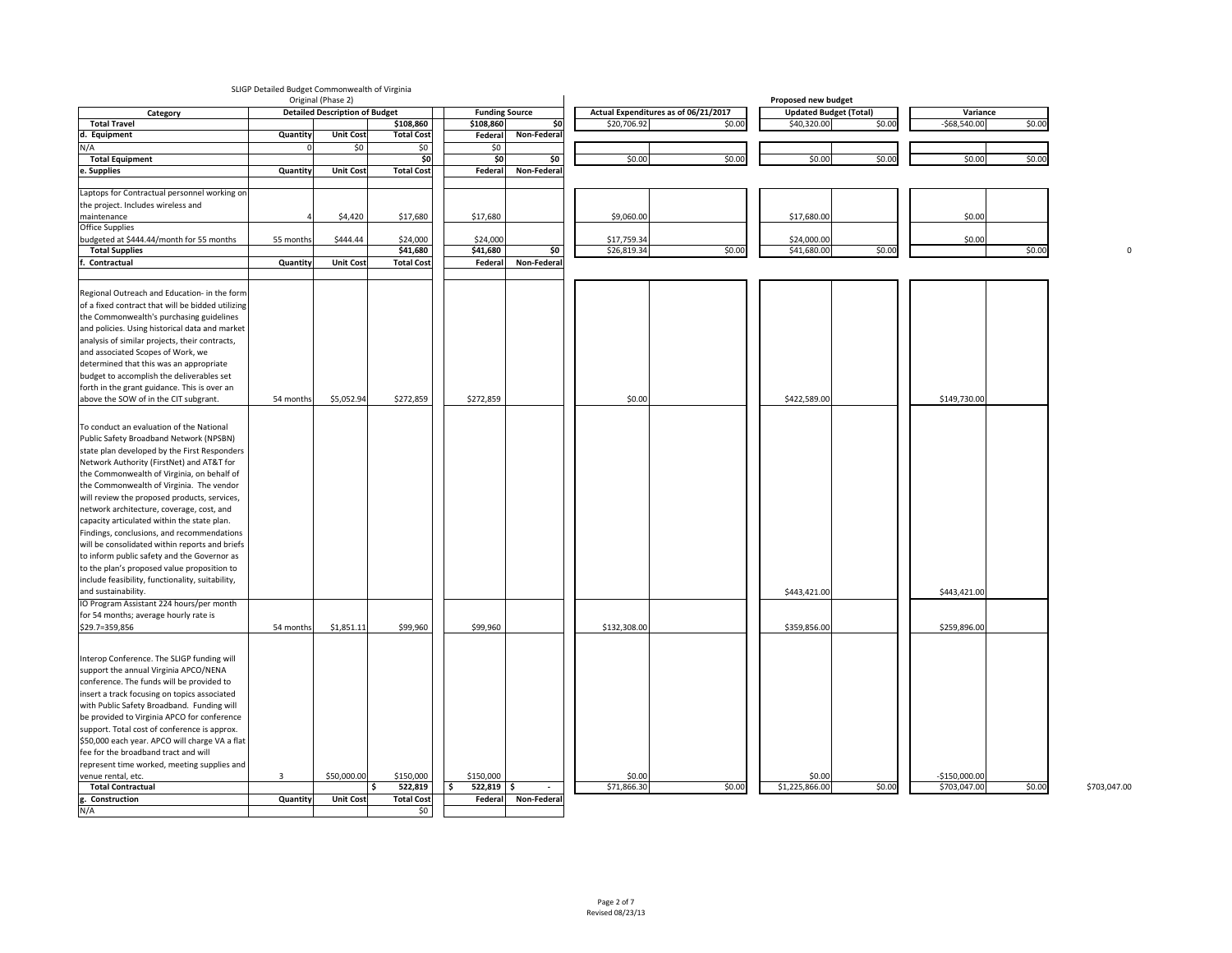# SLIGP Detailed Budget Commonwealth of Virginia

|                                                                                                                             |                 | Original (Phase 2)                    |                   |                       |             |              |                                      | <b>Proposed new budget</b>    |              |                  |                  |                  |
|-----------------------------------------------------------------------------------------------------------------------------|-----------------|---------------------------------------|-------------------|-----------------------|-------------|--------------|--------------------------------------|-------------------------------|--------------|------------------|------------------|------------------|
| Category                                                                                                                    |                 | <b>Detailed Description of Budget</b> |                   | <b>Funding Source</b> |             |              | Actual Expenditures as of 06/21/2017 | <b>Updated Budget (Total)</b> |              | Variance         |                  |                  |
|                                                                                                                             |                 |                                       |                   |                       |             |              |                                      |                               |              |                  |                  |                  |
| <b>Total Construction</b>                                                                                                   |                 |                                       | \$0               | \$0                   | \$0         | \$0.00       | \$0.00                               | \$0.00                        | \$0.00       | \$0.00           | \$0.00           |                  |
|                                                                                                                             |                 |                                       |                   |                       |             |              |                                      |                               |              |                  |                  |                  |
|                                                                                                                             |                 |                                       |                   |                       |             |              |                                      |                               |              |                  |                  |                  |
| h. Other                                                                                                                    | <b>Quantity</b> | Unit Cost                             | <b>Total Cost</b> | Federal               | Non-Federal |              |                                      |                               |              |                  |                  |                  |
|                                                                                                                             |                 |                                       |                   |                       |             |              |                                      |                               |              |                  |                  |                  |
| Center of Innovative Technology (CIT)<br>Subgrant - Data Collection, Website<br>Development, Establish Governance; FirstNet |                 |                                       |                   |                       |             |              |                                      |                               |              |                  |                  |                  |
| Readiness Checklist; Education; Outreach.                                                                                   |                 |                                       |                   |                       |             |              |                                      |                               |              |                  |                  |                  |
| SOW and Subgrant will be attached to the                                                                                    |                 |                                       |                   |                       |             |              |                                      |                               |              |                  |                  |                  |
| modification.                                                                                                               |                 |                                       |                   |                       |             |              |                                      |                               |              |                  |                  |                  |
|                                                                                                                             | 29 months       | \$44,319                              | \$1,285,251       | \$1,285,251           |             | \$246,213.14 |                                      | \$246,213.00                  |              | $-$1,039,038.00$ |                  |                  |
| <b>MACINAC Subgrant</b>                                                                                                     |                 |                                       |                   |                       |             |              |                                      |                               |              |                  |                  |                  |
| Regional Coordination/Outreach Support                                                                                      |                 |                                       |                   |                       |             |              |                                      |                               |              |                  |                  |                  |
| new subgrant has not been executed orginial                                                                                 |                 |                                       |                   |                       |             |              |                                      |                               |              |                  |                  |                  |
| subgrant was for \$90,000 but only \$62,000                                                                                 |                 |                                       |                   |                       |             |              |                                      |                               |              |                  |                  |                  |
| expended with federal funds, the remaining                                                                                  |                 |                                       |                   |                       |             |              |                                      |                               |              |                  |                  |                  |
| was in-kind contribution.                                                                                                   | 12 months       | \$5,167                               | \$62,000          | \$62,000              |             | \$62,000.00  | \$22,500.00                          | \$62,000.00                   | \$22,500.00  | \$0.00           | \$22,500.00      |                  |
| Printing for fliers, handbooks, plans, and                                                                                  |                 |                                       |                   |                       |             |              |                                      |                               |              |                  |                  |                  |
| other large printing jobs as needed for                                                                                     |                 |                                       |                   |                       |             |              |                                      |                               |              |                  |                  |                  |
| stakeholder outreach as well as executive                                                                                   | 25,000 copies   |                                       |                   |                       |             |              |                                      |                               |              |                  |                  |                  |
| meetings \$25,000 per year for 4 years                                                                                      | per year for 4  |                                       |                   |                       |             |              |                                      |                               |              |                  |                  |                  |
| $($ \$2,500 x 4=10,000)                                                                                                     | years           | \$0.10                                | \$10,000          | \$10,000              |             | \$0.00       |                                      | \$0.00                        |              | $-$10,000.00$    |                  |                  |
| Full-time state, local, and private sector                                                                                  |                 |                                       |                   |                       |             |              |                                      |                               |              |                  |                  |                  |
| funded personnel to serve as project                                                                                        |                 |                                       |                   |                       |             |              |                                      |                               |              |                  |                  |                  |
| managers, technical experts and support the                                                                                 |                 |                                       |                   |                       |             |              |                                      |                               |              |                  |                  |                  |
| subcommittee work. Approx 35 stakeholders                                                                                   |                 |                                       |                   |                       |             |              |                                      |                               |              |                  |                  |                  |
| average of \$41.15 per hourly salary,                                                                                       |                 |                                       |                   |                       |             |              |                                      |                               |              |                  |                  |                  |
| dedicating 8.861 hours per month                                                                                            |                 |                                       |                   |                       |             |              |                                      |                               |              |                  |                  |                  |
| $(35x41.15)x(8.861) = $12,763$ per month.                                                                                   | 55 months       | \$12,763                              | \$689,213         |                       | \$689,213   |              | \$84,241.10                          |                               | \$307,990.00 |                  | $-5381,223.00$   |                  |
| Rent for Program Office (designated space                                                                                   |                 |                                       |                   |                       |             |              |                                      |                               |              |                  |                  |                  |
| utilizing the Commonwealth's space                                                                                          |                 |                                       |                   |                       |             |              |                                      |                               |              |                  |                  |                  |
| allocation plan) $$17,066.67/yr$ X 4.5 yrs=                                                                                 |                 |                                       |                   |                       |             |              |                                      |                               |              |                  |                  |                  |
| \$76,800                                                                                                                    | 55 months       | \$1,422                               | \$76,800          | \$76,800              |             |              | \$50,000.00                          |                               | \$76,800.00  | $-576,800.00$    | \$76,800.00      |                  |
| Information Technology Services and other                                                                                   |                 |                                       |                   |                       |             |              |                                      |                               |              |                  |                  |                  |
| overhead costs (i.e. cost allocation or FTEs)                                                                               |                 |                                       |                   |                       |             |              |                                      |                               |              |                  |                  |                  |
| for SLIGP Staff. IT Services are based on                                                                                   |                 |                                       |                   |                       |             |              |                                      |                               |              |                  |                  |                  |
| positions. 3 staff positions at a flat rate per                                                                             |                 |                                       |                   |                       |             |              |                                      |                               |              |                  |                  |                  |
| month \$1,667 for 55 months                                                                                                 | 55 months       | \$1,667                               | \$90,000          | \$90,000              |             |              | \$90,000.00                          |                               | \$90,000.00  | $-$ \$90,000.00  | \$90,000.00      |                  |
| <b>Total Other</b>                                                                                                          |                 |                                       | \$2,213,264       | \$1,524,051           | \$689,213   | \$387,388.07 | \$62,019.89                          | \$308,213.00                  | \$497,290.00 | $-$1,215,838.00$ | $-$191,923.00$   | $-$1,215,838.00$ |
|                                                                                                                             |                 |                                       |                   |                       |             |              |                                      |                               |              |                  |                  |                  |
| <b>Total Direct Charges</b>                                                                                                 |                 |                                       | \$3,446,063       | \$2,756,850           | \$689,213   | \$731,269.53 | \$62,019.89                          | \$1,989,158.00                | \$497,290.00 | $-5767,692.00$   | $-5191,923.00$   |                  |
| <b>TOTALS</b>                                                                                                               |                 |                                       | \$3,446,063       | \$2,756,850           | \$689,213   | \$731,269.53 | \$62,019.89                          | \$1,989,158.00                | \$497,290.00 | $-5767,692.00$   | $-$ \$191,923.00 |                  |
|                                                                                                                             |                 |                                       | \$3,446,063       |                       |             | Fed:         | Match:                               |                               |              |                  |                  |                  |

| Actual          |
|-----------------|
| Proportionality |

 $\,$ :  $\,$  0.799999839 Match Goal: \$1,989,158.00

Over-Match: example and the set of the set of the set of the set of the set of the set of the set of the set o

| (767, 692.00) |
|---------------|
| 900,000.00    |
| 132,308.00    |

| 20%          |  |
|--------------|--|
| \$497,289.50 |  |
| , <u>.</u>   |  |

| 707,092.001 |              |              |              |                |  |         |          |           |
|-------------|--------------|--------------|--------------|----------------|--|---------|----------|-----------|
| 900,000.00  | \$191,923.00 | \$900,000.00 | \$497,290.00 | \$1,856,850.00 |  | 689,213 | ,756,850 | 3,446,063 |
| 132,308.00  |              | \$767,692.00 |              |                |  |         |          |           |
|             |              |              |              |                |  |         |          |           |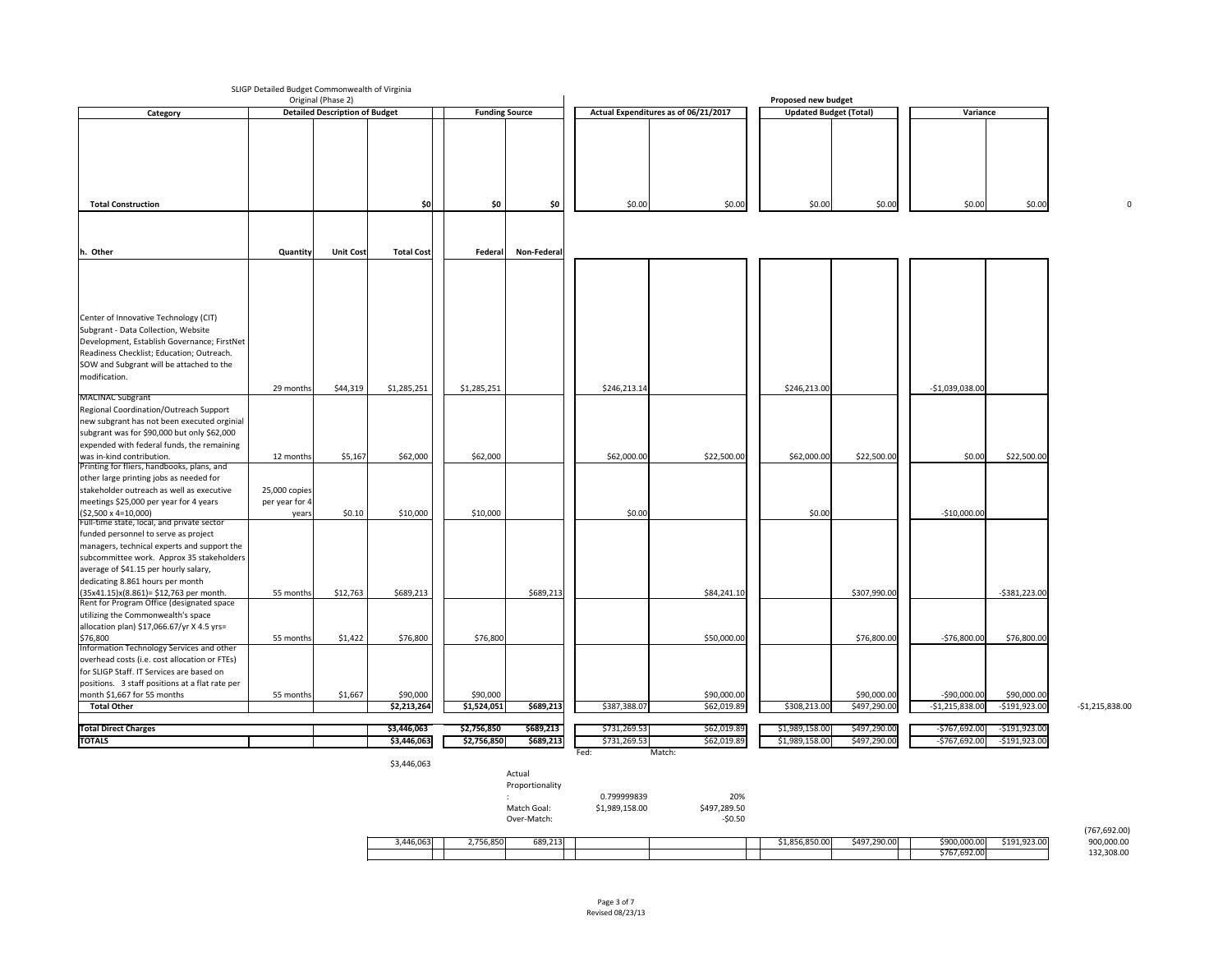\$132,308.00 \$132,308.00 \$132,308.00

# SLIGP Detailed Budget Commonwealth of Virginia

|          | Proposed new budget                   |                       |                |              |                                      |  |                               |  |          |  |  |
|----------|---------------------------------------|-----------------------|----------------|--------------|--------------------------------------|--|-------------------------------|--|----------|--|--|
| Category | <b>Detailed Description of Budget</b> | <b>Funding Source</b> |                |              | Actual Expenditures as of 06/21/2017 |  | <b>Updated Budget (Total)</b> |  | Variance |  |  |
|          | Award                                 | \$3,446,063.00        | \$2,756,850.00 | \$689,213.00 |                                      |  |                               |  |          |  |  |
|          |                                       |                       |                |              |                                      |  |                               |  |          |  |  |
|          | Budget Mod                            |                       |                |              |                                      |  |                               |  |          |  |  |
|          | Submitted                             |                       | \$2,889,158.00 | \$689,213.00 |                                      |  |                               |  |          |  |  |
|          |                                       |                       |                |              |                                      |  |                               |  |          |  |  |
|          |                                       |                       |                |              |                                      |  |                               |  |          |  |  |

\$3,446,063.00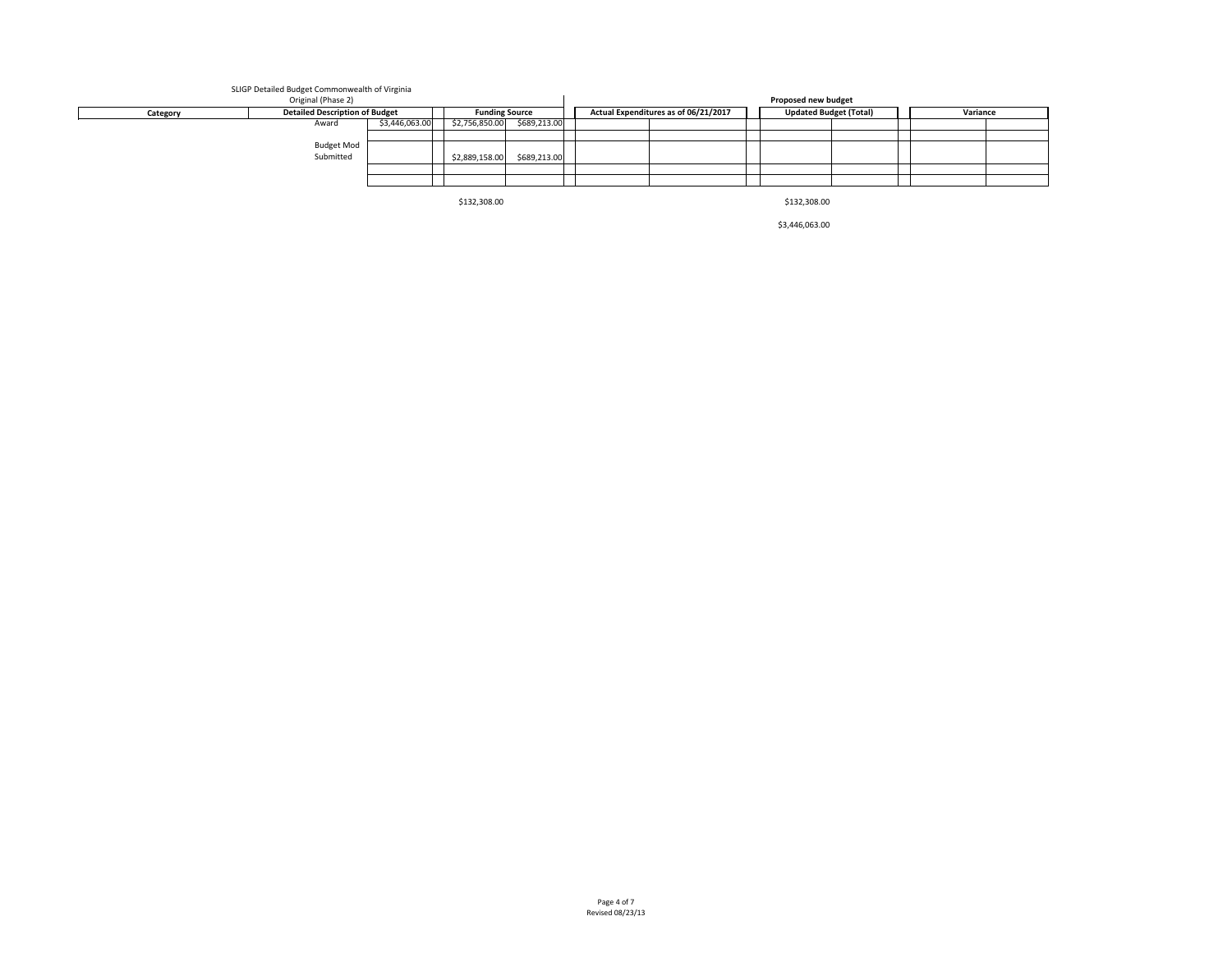### State and Local Implementation Grant Program Detail Budget Narrative Phase 2 Modification Commonwealth of Virginia

#### **A. Personnel**

| Federal:    | \$245,440 |
|-------------|-----------|
| Non-Federal | \$0       |
| Total:      | \$245,440 |

**Statewide Interoperability Program Manager** is a full time employee (FTE) of the Commonwealth. This position is primarily responsible for assisting and coordinating through state, regional and local stakeholders with the identification, development, planning, and implementation of the most efficient resources to use and integrate the infrastructure, equipment, and other architecture associated with the nationwide public safety broadband network. This position has been vacant off and on throughout the extended period of performance. Outlined in the detail budget the remaining funding will carry this position through the extended period of performance. The program manager is the Commonwealth's point of contact (POC) for the SLIGP. This position will spend 50% of their time on SLIGP program activities.

**Finance/Budget Specialist** is a full time employee of the Commonwealth. This position is primarily responsible for the financial activities within the Secretary's Office for Homeland Security where the Interoperability Office resides. This position is the liaison to the Virginia Department of Emergency Management's Grants Office and ensures that all financial activities are within federal and state compliance. This position will spend 30% of their time working on SLIP financial activities that include federal and cost share tracking.

#### **B. Fringes –**

| Federal:    | \$127,639 |
|-------------|-----------|
| Non-Federal | S0.       |
| Total:      | \$127.639 |

See the Detailed Budget Spreadsheet for total calculations. See the Detailed Budget Spreadsheet for calculations. Detail budget is based on 48 months and not the full performance period due to vacancies, change in salaries, and position descriptions from the original budget.

```
Interoperability Program Manager (50% of total fringe) per year @ 54 months = $61,782
    FICA: $40.000 \times 0765 \times 54 months = $13.770
    Other (group life, retiree health, long-term disability): $40,000 \times 2.67\% \times 54 months = $4,806
    Retirement: $40,000 x .0658 x 54 months =$11,844
    Health Insurance: $6,756 x 54 months = $30,402
    Deferred Comp Match: $240 x 4 years = $960
Finance/Budget Specialist (30% of total fringe) per year @ 54 months = $42,770
    FICA: $15,000 \times 0765 \times 54 months = $5,164
    Other (group life, retiree health, long-term disability): $15,000 \times 2.67\% \times 54 months = $1,802Retirement: $15,000 x .0658 x 54 months =$4,442
    Health Insurance: $6,756 x 54 months = $30,402
    Deferred Comp Match: $240 x 54 months = $960
    Deferred Comp Match: $240 x 54 months = $960
    Health Insurance: $3378 x 54 months = $30,402
    Deferred Comp Match: $120 x 54 months = $960
```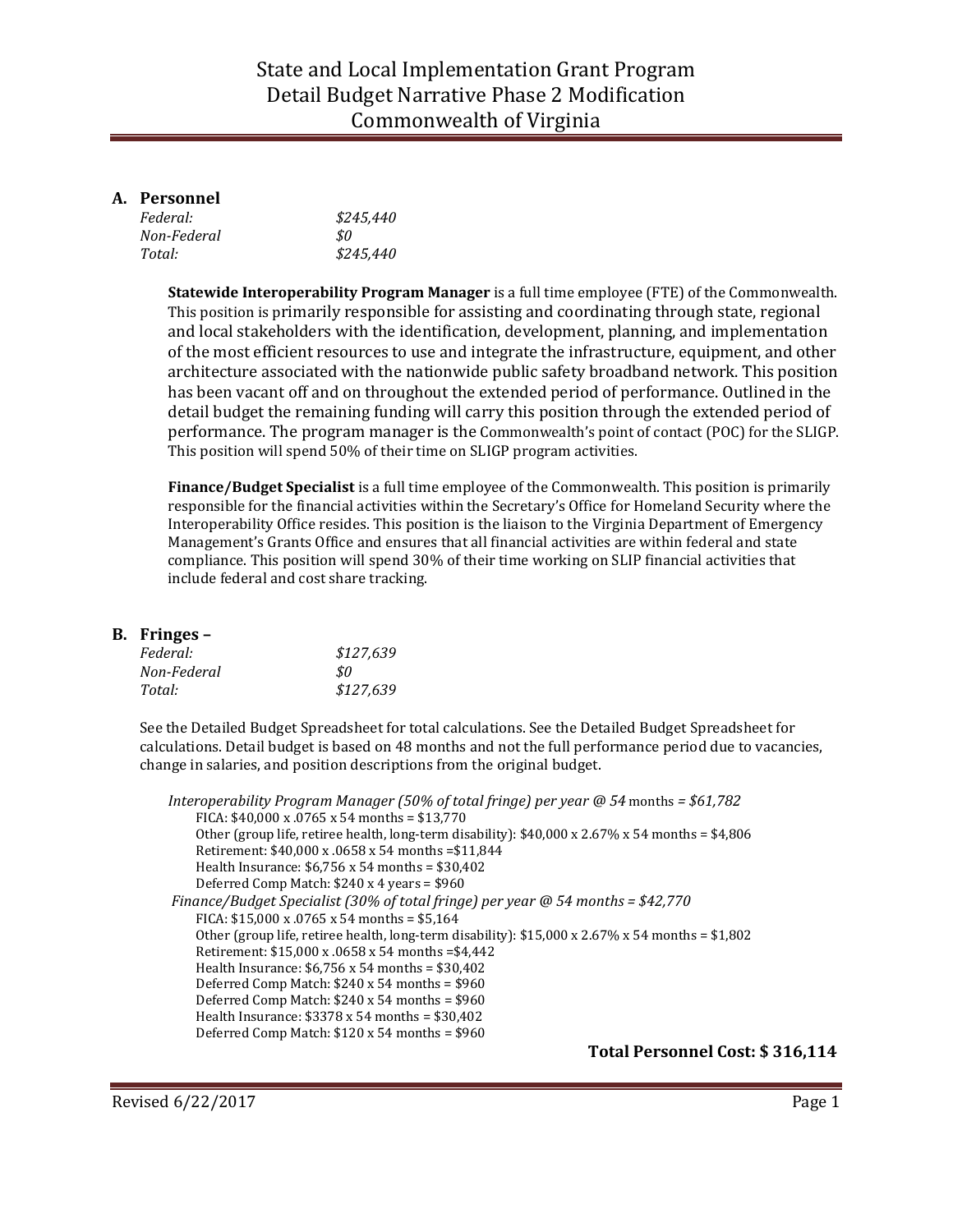#### **C. Travel:**

| Federal:    | \$40,320 |
|-------------|----------|
| Non-Federal | \$0      |
| Total:      | \$40,320 |

See the Detailed Budget Spreadsheet for total calculations

The program staff and key regional stakeholder are expected to travel around the State to visit sites, attend meetings and trainings/conferences, etc. Periodically there will be a need to travel outside the state for conferences and meetings with other state and federal partners. The agency per-diem is based on the States travel regulations and does not exceed the Federal guidelines. A projection for this project was developed utilizing prior historical travel budgets on similar projects that encompassed strong regional stakeholder involvement.

#### **D. Equipment**

| Federal:    | \$0 |
|-------------|-----|
| Non-Federal | \$0 |
| Total:      | \$0 |

We do not plan to have any equipment costs for the grant program.

#### **E. Supplies:**

| Federal:    | \$41,680 |
|-------------|----------|
| Non-Federal | \$0      |
| Total:      | \$41,680 |

See the Detailed Budget Spreadsheet for total calculations

- Office supplies (including postage), are needed for the general operation of the program. Meeting supplies for administrative meetings, workshops, etc. These items include but are not limited to binders, folders, printer paper, toner, and general office supplies.
- Laptops: Will be purchase new laptops for additional staff working on the project, includes wireless and maintenance.

#### *F.* **Consultants/Contracts:**

| Federal:    | \$1,225,866 |
|-------------|-------------|
| Non-Federal | .SO         |
| Total:      | \$1,225,866 |

See the Detailed Budget Spreadsheet for total calculations

Following the Commonwealth's purchasing/procurement policies there will be several contract agreements entered into by the fiduciary agent over the period of performance. These contracts will be utilized to assist in the development, modifications, and enhancement of statewide plans and governance structures as it relates to the broadband deployment.

Item Computation Cost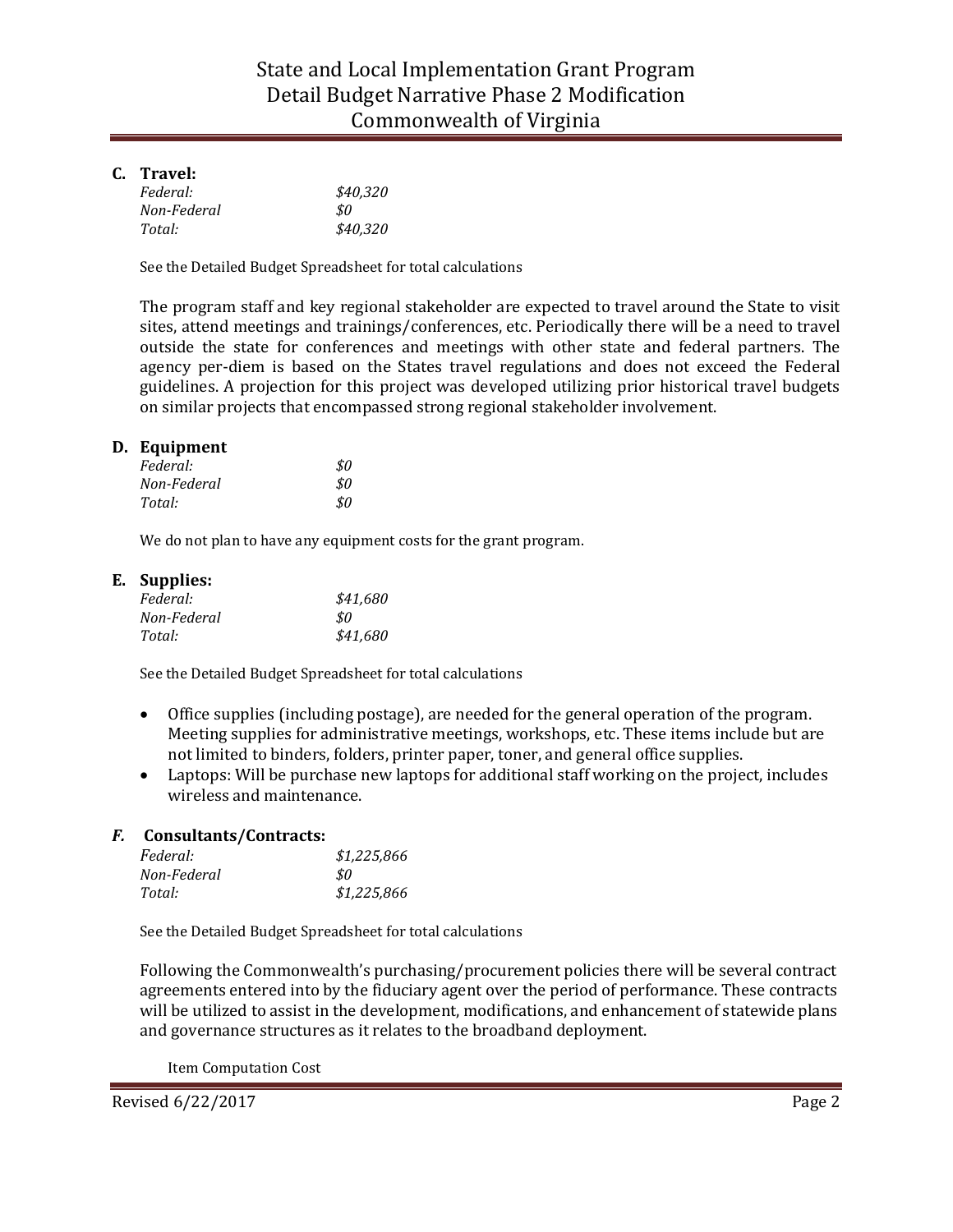## State and Local Implementation Grant Program Detail Budget Narrative Phase 2 Modification Commonwealth of Virginia

- 1) Regional Outreach and Education in the form of a fixed contract that will be bidded utilizing the Commonwealth's purchasing guidelines and policies. Using historical data and market analysis of similar projects, their contracts, and associated Scopes of Work, we determined that this was an appropriate budget to accomplish the deliverables set forth in the grant guidance. This is over an above the SOW of in the CIT subgrant.
- 2) Statewide Interoperability Program Assistant is a part time employee of the Commonwealth. This position is primarily responsible for the support functions within the interoperability program. The interoperability office is the Commonwealth's point of contact (POC) for the SLIGP and serves as lead POC for FirstNet. This position will spend 100% of their time on SLIGP program activities.
- 3) The program office in coordination with stakeholders will hold regional outreach conferences to engage the Commonwealth's state, regional, and local partners. These conferences will be utilized as a mechanism to inform, educate, and collaborate with these partners on the policies and requirements of the program.
- 4) National Public Safety Broadband Network State Plan Evaluation- Conduct an evaluation of the National Public Safety Broadband Network (NPSBN) state plan developed by the First Responders Network Authority (FirstNet) and AT&T for the Commonwealth of Virginia, on behalf of the Commonwealth of Virginia. The vendor will review the proposed products, services, network architecture, coverage, cost, and capacity articulated within the state plan. Findings, conclusions, and recommendations will be consolidated within reports and briefs to inform public safety and the Governor as to the plan's proposed value proposition to include feasibility, functionality, suitability, and sustainability.

#### **G. Other Costs:**

| <i>Federal:</i> | \$308,213 |
|-----------------|-----------|
| Non-Federal     | \$497,290 |
| Total:          | \$805,503 |

See the Detailed Budget Spreadsheet for total calculations

Subgrant with the Center for Innovative Technology – Scope of Work is in attachment to this package. The CIT will serve as the Commonwealth's program management office for the FirstNet initiative. In this role CIT will develop a plan and manage the project to meet the SLIP requirements which include: Project planning and reporting, creation of the governance structure, completing the FirstNet consultation Readiness Checklist, collecting, analyzing, documenting, and submitting the data collection required in phase two. In addition, CIT will plan; deliver outreach and education to public safety communities across the Commonwealth on the FirstNet initiative. CIT is also collecting cost-share from the stakeholders as outlined in the non-federal portion of this budget. They are providing monthly reports to the SAA to ensure that the requirements are being met. This subgrant period of performance is July 1, 2015 through May 31, 2016 award amount was reduced to \$246,213.

Subgrant with the program office for The Mid-Atlantic Consortium for Interoperable Nationwide Advance Communications (MACINAC) – In phase one MACINAC was a proven success in the implementation of the FirstNet initiative for the Mid-Atlantic States. MACINAC serves a coordinating function to help member states prepare for and make decisions regarding the Nationwide Public Safety Broadband Network (NPSBN) in a concerted and cooperative fashion. The Commonwealth plans to continue to partake in this initiative throughout the